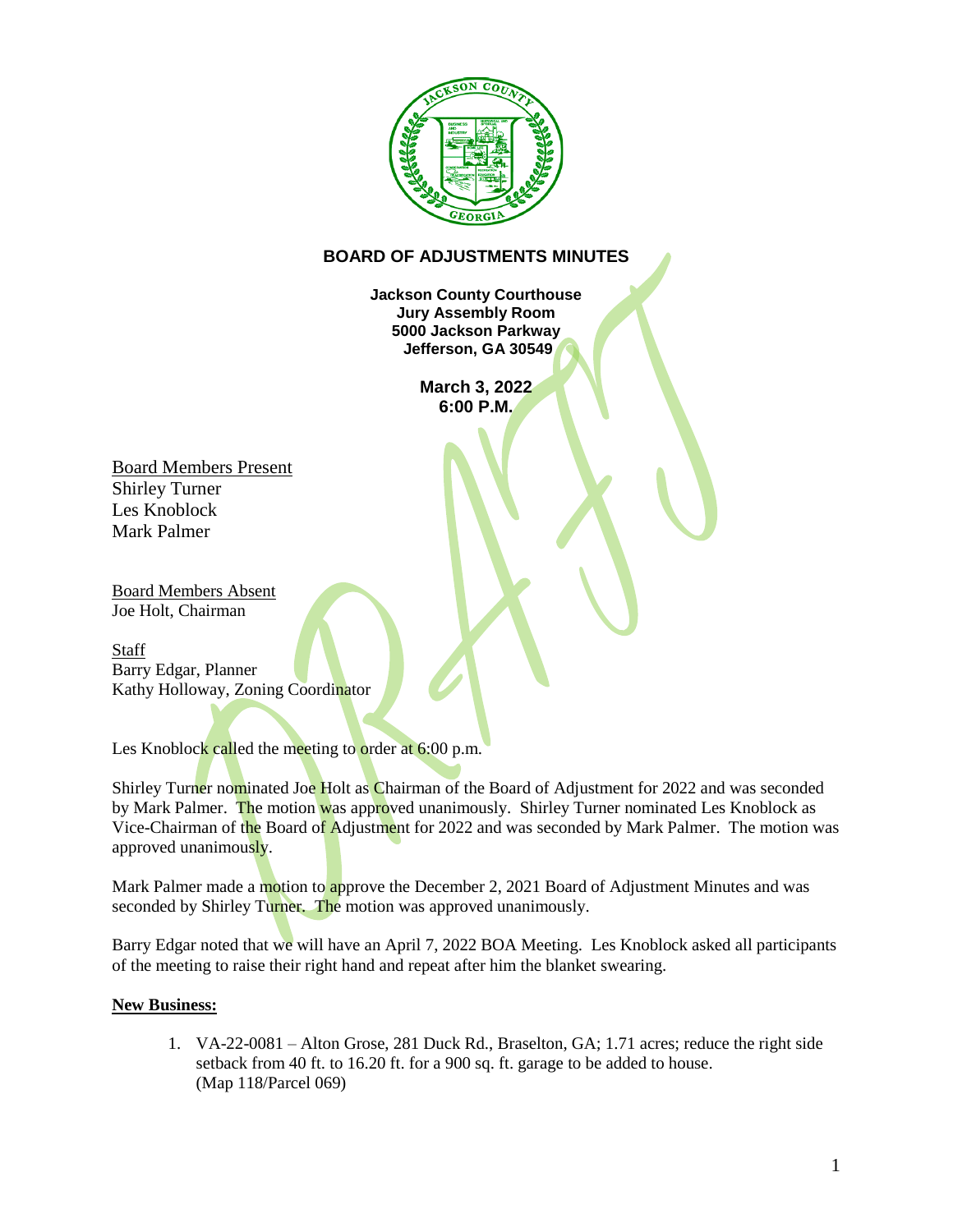Barry Edgar gave the staff report. The applicant/owner request to reduce the right side setback from 40 ft. to 16.20 ft. to add a 900 square foot garage to the right side of the existing house. To use the existing driveway, the garage would need to be on the right side of the home. Also, there is a lake at the rear of the property. By placing the garage to the right of the house, it would keep construction as far away as possible from the lake. Staff recommends approval of this variance case.

Alton Grose, 281 Duck Road, Braselton, GA was present to represent this case. Mr. Grose noted that he would like to change his request from the garage being attached to the house to the garage being a standalone garage 5 ft. from the house. Also, Mr. Grose plans to reduce the garage size from 30'x30' to 25'x30'. Mr. Grose noted that in the future, he may add an office in the space over the garage, but no business will be run out of the garage. Barry Edgar noted to the board that the Unified Development Code states that accessory structures need to be at least 10 ft. from the principle dwelling. Then, there was discussion among staff, the board, and Mr. Grose about connecting the stand-alone garage to the house by a breezeway, thus the garage could remain 5 ft. from the house.

There was no opposition present.

Les Knoblock closed the discussion for public comments and opened it up to the board for discussion, questions, or a motion.

Mark Palmer made a motion to **approve** the reduction of the right side setback from 40 ft. to 16.2 ft. in order to build the garage 5 ft. from the house, and the garage must be attached to the house by a breezeway. The motion was seconded by Shirley Turner. The variance was **approved with the condition** unanimously.

2. VA-22-0084 – Ryan Stephens, 1355 Staplers Bridge Rd., Nicholson, GA; 3.62 acres; reduce county stream buffer from 50 ft. to 10 ft. in order to build house and an accessory building. (Map 027/Parcel 015F)

Barry Edgar gave the staff report. The applicant/owner request to reduce the Jackson County imposed 50 ft. stream buffer to 10 ft. in order to build a house and accessory building. As depicted on the "Preliminary Site Plan" the accessory building does not appear to require as much of a buffer variance as the house. If the accessory building is shifted towards the front of the lot, it appears that it will not require a variance. The applicant/owner states that the State of Georgia 25 foot buffer will remain undisturbed. Staff recommends approval of this variance case.

Ryan and Merical Stephens, 105 Trotters Trace, Jefferson, GA was present to represent this variance case. The Stephen's bought the property about a year ago and would like to build a house and accessory structure on the property. There are two streams that run through the middle and back portion of the property limiting the buildable locations on the property. Mr. Stephens noted that he and his wife have spent hours trying to figure out where to put the house. They had a perk test done on the back of the property. Also, a lot of trees would need to come down if they built in the back of the lot, plus a bridge would need to be put over the stream with protection measures to the stream. Then, there was discussion among the applicants, the board, and staff in regards to the placement of the house and accessory building on the front of the property where it would have less of an impact on the streams. Also, if the accessory building is shifted towards the front of the lot, the accessory building will not need a variance.

There was no opposition present.

Les Knoblock closed the discussion for public comments and opened it up to the board for discussion, questions, or a motion.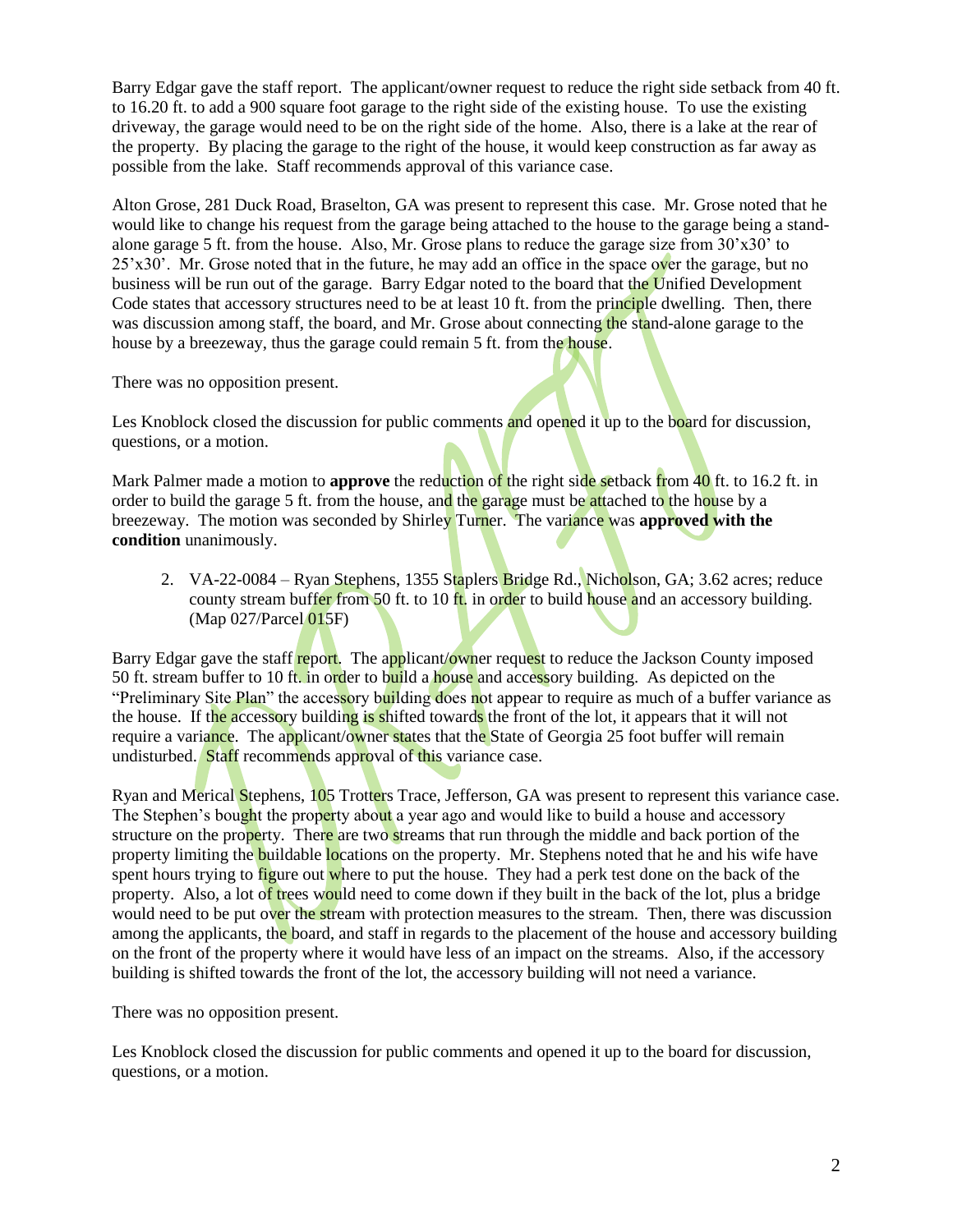Shirley Turner made a motion to **approve** the reduction of the Jackson County stream buffer from 50 ft. to 10 ft. in order to build the house, and shift the accessory building towards the front of the lot so that a variance is not required for the accessory building. The motion was seconded by Mark Palmer. The variance was **approved** unanimously.

3. VA-22-0085 – Stell, Smith, & Mattison, P.C. (Stanton Porter), 1681 Pettijohn Rd., Pendergrass, GA; 116.60 acres; encroachment of the required 120 ft. buffer along the northern property line. (Map 090/Parcel 006)

Barry Edgar gave the staff report. The applicant/owner request to reduce the northern 120 ft. setback to 50 ft. with the ability to grade and replant to the property line. The applicant/owner states that along the northern setback any buffer between 0 ft. and 50 ft. that is disturbed will be replanted with a landscape buffer. The property has frontage on Pettijohn Road and Wayne Poultry Road. On March 15, 2021, the Board of Commissioners voted to amend the Character Area Map from "Rural" to "Urban" and Future Land Use Map from "Residential" to "Industrial" (MA-21-0040). On September 20, 2021, the Board of Commissioners voted to rezone the property from A-2 (Agricultural Rural Farm District) to L-I (Light Industrial District) (RZ-21-0071). Based on the plan provided, the requested variance appears to be the minimum necessary; however, if the buildings were to be made slightly smaller and the buildings finished floor elevations were to be lowered, the buffer encroachments could potentially be eliminated. Staff recommends denial of this variance case.

Stanton Porter, 98 North Broad Street, Winder, GA was present to represent this variance case. After reviewing the staff report, Mr. Porter emailed Jamie Dove to table this request until the April  $7<sup>th</sup>$ , 2022 Board of Adjustment Meeting. Mr. Porter would like to discuss the issues with staff's concerns, as well as talk further with his client. There was discussion between Mr. Porter, the board, and staff in regards to grading up to the property line; the geo-tech studies showing there is solid rock underneath this hundred acre tract; and possibly reducing the size of the buildings and the buildings finished floor elevations lowered.

There was no opposition present.

Les Knoblock closed the discussion for public comments and opened it up to the board for discussion, questions, or a motion.

Shirley Turner made a motion to **table** the variance request to the April 7, 2022 BOA Meeting for the encroachment of the required 120 ft. buffer along the northern property line. The motion was seconded by Mark Palmer. The variance case was **tabled** unanimously.

4. VA-22-0086 – Stell, Smith, & Mattison, P.C. (Stanton Porter), 1681 Pettijohn Rd., Pendergrass, GA; 116.60 acres; encroachment of the required 120 ft. buffer along the southeastern property line. (Map 090/Parcel 006)

Barry Edgar gave the staff report. The applicant/owner states that they would like the ability to encroach into the required 120 foot buffer along the southeast property line to grade and replant landscape up to 25 feet from the property line, and they would like to install a driveway 45 feet from the property line. Also, the applicant/owner states they want to replant landscaping to provide a better buffer between their property and the adjacent residential house. The property has frontage on Pettijohn Road and Wayne Poultry Road. On March 15, 2021, the Board of Commissioners voted to amend the Character Area Map from "Rural" to "Urban" and Future Land Use Map from "Residential" to "Industrial" (MA-21-0040). On September 20, 2021, the Board of Commissioners voted to rezone the property from A-2 (Agricultural Rural Farm District) to L-I (Light Industrial District) (RZ-21-0071). Based on the plan provided, the requested variance appears to be the minimum necessary; however, if the buildings were to be made